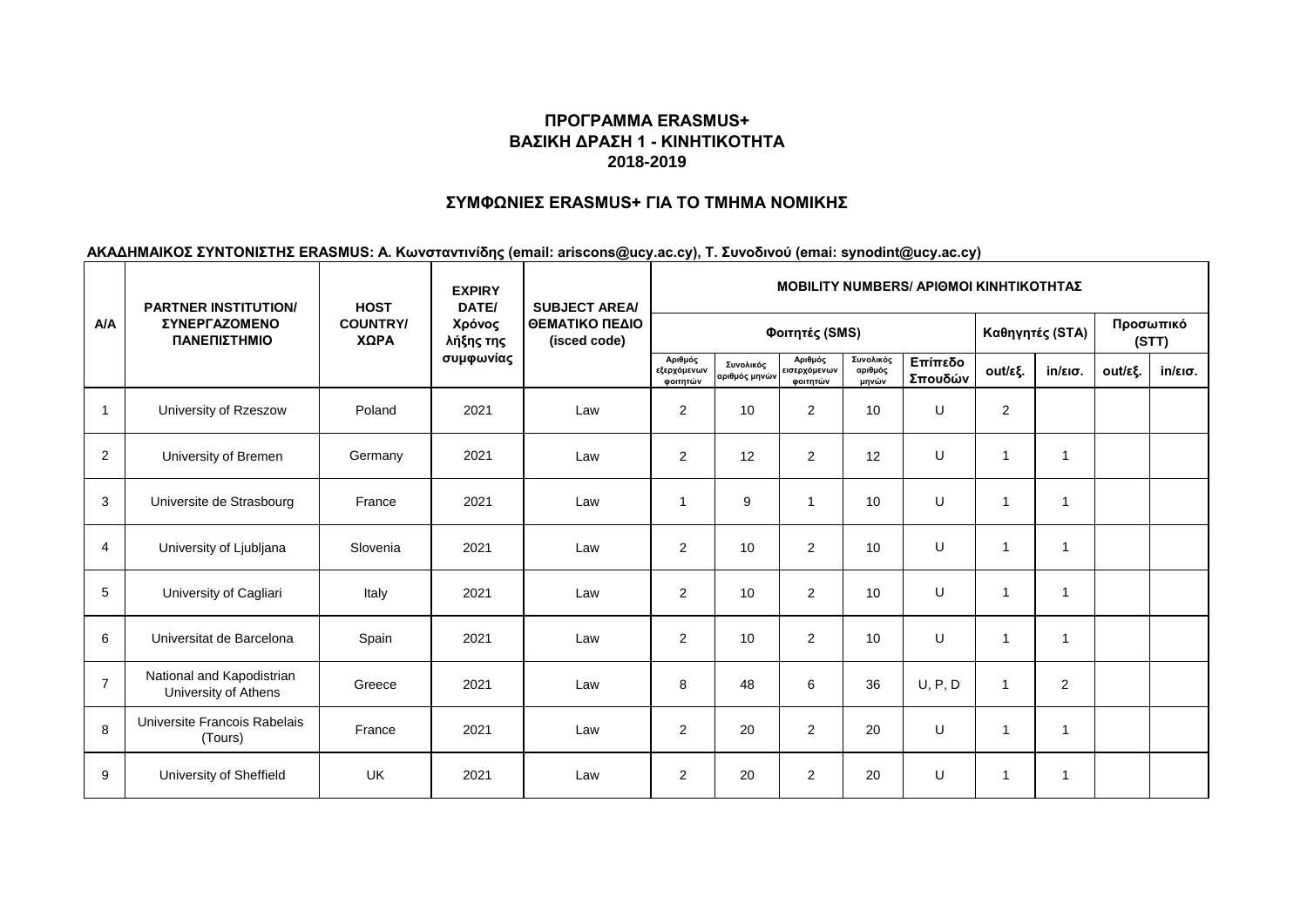### **ΣΥΜΦΩΝΙΕΣ ERASMUS+ ΓΙΑ ΤΟ ΤΜΗΜΑ ΝΟΜΙΚΗΣ**

|            | <b>PARTNER INSTITUTION/</b>                             | <b>HOST</b>             | <b>EXPIRY</b><br>DATE/           | <b>SUBJECT AREA/</b><br>ΘΕΜΑΤΙΚΟ ΠΕΔΙΟ<br>(isced code) | <b>MOBILITY NUMBERS/ APIOMOI KINHTIKOTHTAZ</b> |                            |                                     |                               |                    |              |                   |         |                   |  |
|------------|---------------------------------------------------------|-------------------------|----------------------------------|--------------------------------------------------------|------------------------------------------------|----------------------------|-------------------------------------|-------------------------------|--------------------|--------------|-------------------|---------|-------------------|--|
| <b>A/A</b> | <b><i>ΣΥΝΕΡΓΑΖΟΜΕΝΟ</i></b><br>ΠΑΝΕΠΙΣΤΗΜΙΟ             | <b>COUNTRY/</b><br>ΧΩΡΑ | Χρόνος<br>λήξης της<br>συμφωνίας |                                                        |                                                |                            |                                     | Καθηγητές (STA)               | Προσωπικό<br>(STT) |              |                   |         |                   |  |
|            |                                                         |                         |                                  |                                                        | Αριθμός<br>εξερχόμενων<br>φοιτητών             | Συνολικός<br>αριθμός μηνών | Αριθμός<br>εισερχόμενων<br>φοιτητών | Συνολικός<br>αριθμός<br>μηνών | Επίπεδο<br>Σπουδών | out/εξ.      | $in/\epsilon$ ισ. | out/εξ. | $in/\epsilon$ ισ. |  |
| 10         | Panteion University of Social<br>and Political Sciences | Greece                  | 2020                             | Law                                                    | 2                                              | 10                         | $\overline{2}$                      | 10                            | U                  | $\mathbf{1}$ | $\overline{1}$    |         |                   |  |
| 11         | Europos Humanitarinis<br>Universtiy                     | Lithouania              | 2021                             | Law                                                    | 2                                              | 20                         | $\overline{2}$                      | 20                            | U                  | $\mathbf{1}$ | 1                 |         |                   |  |
| 12         | Aristotle University of<br>Thessaloniki                 | Greece                  | 2020                             | Law                                                    | 4                                              | 24                         | $\overline{4}$                      | 24                            | U.P                | $\mathbf{1}$ | $\overline{1}$    |         |                   |  |
| 13         | Universitat Wien                                        | Austria                 | 2021                             | Law                                                    | 1                                              | 10                         | 1                                   | 10                            | U                  | $\mathbf{1}$ | $\overline{1}$    |         |                   |  |
| 14         | Kauno Kolegija                                          | Lithouania              | 2021                             | Law                                                    | 3                                              | 30                         | $\mathsf 3$                         | 30                            | U                  | $\mathbf{1}$ | $\overline{1}$    |         |                   |  |
| 15         | De Montfort University                                  | <b>UK</b>               | 2021                             | Law                                                    | 3                                              | 30                         | $\mathsf 3$                         | 30                            | U                  | $\mathbf{1}$ | $\overline{1}$    |         |                   |  |
| 16         | University of Reims                                     | France                  | 2020                             | Law                                                    | 2                                              | 18                         | $\overline{2}$                      | 18                            | U                  | $\mathbf{1}$ | 1                 |         |                   |  |
| 17         | <b>RADBOUD UNIVERSITEIT</b><br><b>NIJMEGEN</b>          | <b>Netherlands</b>      | 2021                             | Law                                                    | $\overline{2}$                                 | 20                         | $\overline{c}$                      | 20                            | U, P               | 1            | -1                |         |                   |  |
| 18         | Universidad Autonoma de<br>Madrid                       | Spain                   | 2021                             | Law                                                    | $\overline{2}$                                 | 20                         | $\overline{2}$                      | 20                            | U                  | 1            | 1                 |         |                   |  |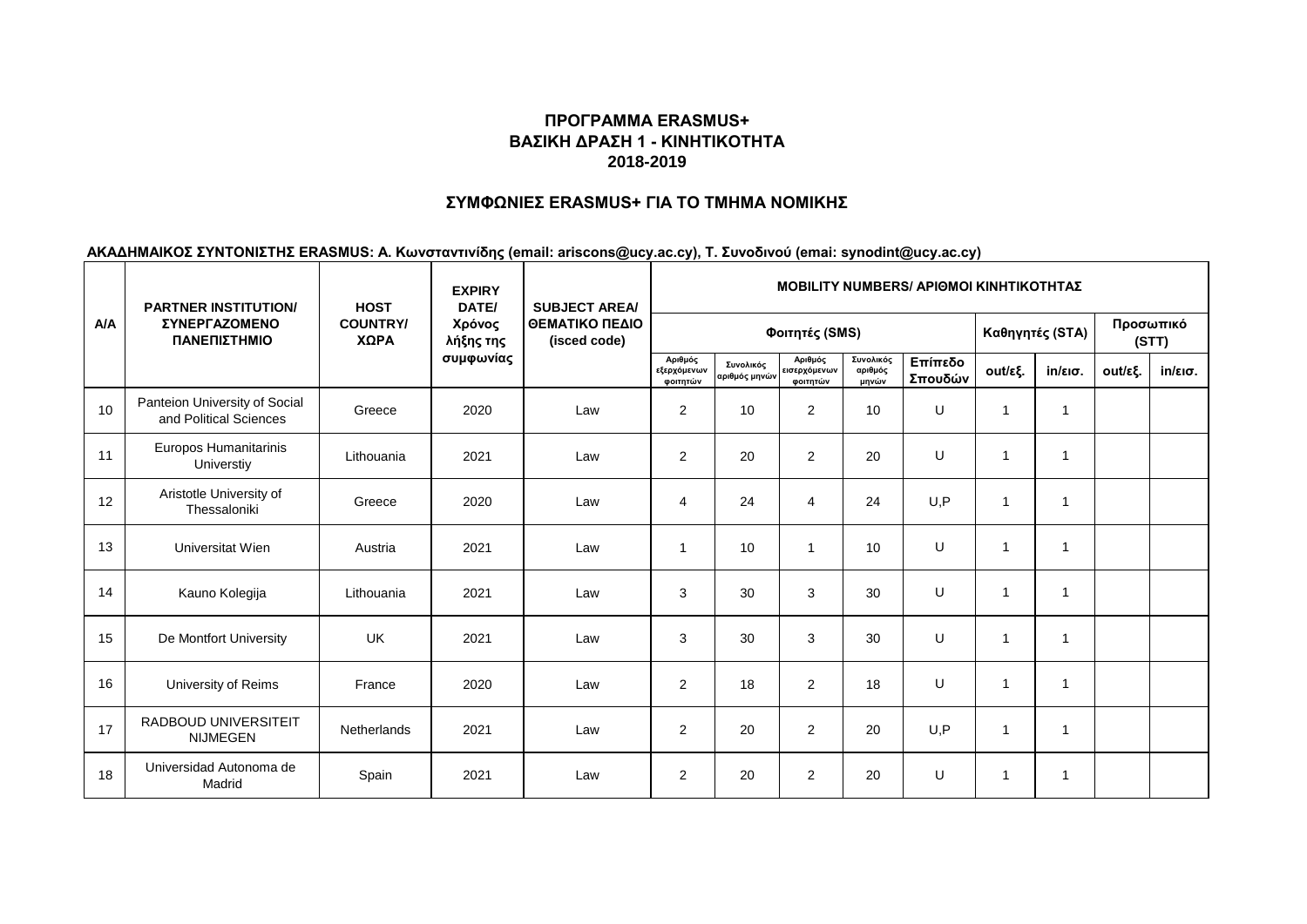### **ΣΥΜΦΩΝΙΕΣ ERASMUS+ ΓΙΑ ΤΟ ΤΜΗΜΑ ΝΟΜΙΚΗΣ**

|     | <b>PARTNER INSTITUTION/</b>                 |                         | <b>EXPIRY</b><br>DATE/<br><b>HOST</b><br><b>SUBJECT AREA/</b> |                                |                                    |                            |                                     |                               |                    | <b>MOBILITY NUMBERS/ APIOMOI KINHTIKOTHTAZ</b> |                   |         |                   |  |  |  |  |  |  |
|-----|---------------------------------------------|-------------------------|---------------------------------------------------------------|--------------------------------|------------------------------------|----------------------------|-------------------------------------|-------------------------------|--------------------|------------------------------------------------|-------------------|---------|-------------------|--|--|--|--|--|--|
| A/A | ΣΥΝΕΡΓΑΖΟΜΕΝΟ<br>ΠΑΝΕΠΙΣΤΗΜΙΟ               | <b>COUNTRY/</b><br>ΧΩΡΑ | Χρόνος<br>λήξης της<br>συμφωνίας                              | ΘΕΜΑΤΙΚΟ ΠΕΔΙΟ<br>(isced code) |                                    |                            | Καθηγητές (STA)                     |                               | Προσωπικό<br>(STT) |                                                |                   |         |                   |  |  |  |  |  |  |
|     |                                             |                         |                                                               |                                | Αριθμός<br>εξερχόμενων<br>φοιτητών | Συνολικός<br>αριθμός μηνών | Αριθμός<br>εισερχόμενων<br>φοιτητών | Συνολικός<br>αριθμός<br>μηνών | Επίπεδο<br>Σπουδών | out/εξ.                                        | $in/\epsilon$ ισ. | out/εξ. | $in/\epsilon$ ισ. |  |  |  |  |  |  |
| 19  | Univeristy of Maribor                       | Slovenia                | 2021                                                          | Law                            | $\overline{2}$                     | 10                         | $\overline{2}$                      | 10                            | U                  | $\overline{1}$                                 | 1                 |         |                   |  |  |  |  |  |  |
| 20  | University of Zaragoza                      | Spain                   | 2021                                                          | Law                            | $\overline{2}$                     | 12                         | $\overline{2}$                      | 20                            | U                  | $\overline{1}$                                 | 1                 |         |                   |  |  |  |  |  |  |
| 21  | University of Gottingen                     | Germany                 | 2020                                                          | Law                            | 1                                  | 10                         | 1                                   | 10                            | U, P, D            | $\overline{1}$                                 | 1                 |         |                   |  |  |  |  |  |  |
| 22  | University of Osnabruck                     | Germany                 | 2020                                                          | Law                            | $\overline{2}$                     | 10                         | $\overline{2}$                      | 10                            | U                  | $\mathbf{1}$                                   | $\overline{1}$    |         |                   |  |  |  |  |  |  |
| 23  | University of Lodz                          | Poland                  | 2020                                                          | Law                            | 2                                  | 12                         | $\overline{2}$                      | 12                            | U                  | 1                                              | 1                 |         |                   |  |  |  |  |  |  |
| 24  | Universite des Nantes                       | France                  | 2021                                                          | Law                            | 2                                  | 18                         | $\overline{2}$                      | 18                            | U, P               | $\mathbf{1}$                                   | 1                 |         |                   |  |  |  |  |  |  |
| 25  | University of Coruna                        | Spain                   | 2021                                                          | Law                            | $\overline{2}$                     | 20                         | $\overline{2}$                      | 20                            | U                  | $\mathbf{1}$                                   | 1                 |         |                   |  |  |  |  |  |  |
| 26  | Universite Toulouse I Capitole              | France                  | 2021                                                          | Law                            | $\overline{2}$                     | 10                         | $\overline{2}$                      | 10                            | U, P, D            | $\overline{1}$                                 | $\overline{1}$    |         |                   |  |  |  |  |  |  |
| 27  | <b>Adam Mickiewicz University</b><br>Poznan | Poland                  | 2021                                                          | Law                            | $\overline{2}$                     | 10                         | $\overline{2}$                      | 10                            | U, P, D            | $\mathbf{1}$                                   | $\overline{1}$    |         |                   |  |  |  |  |  |  |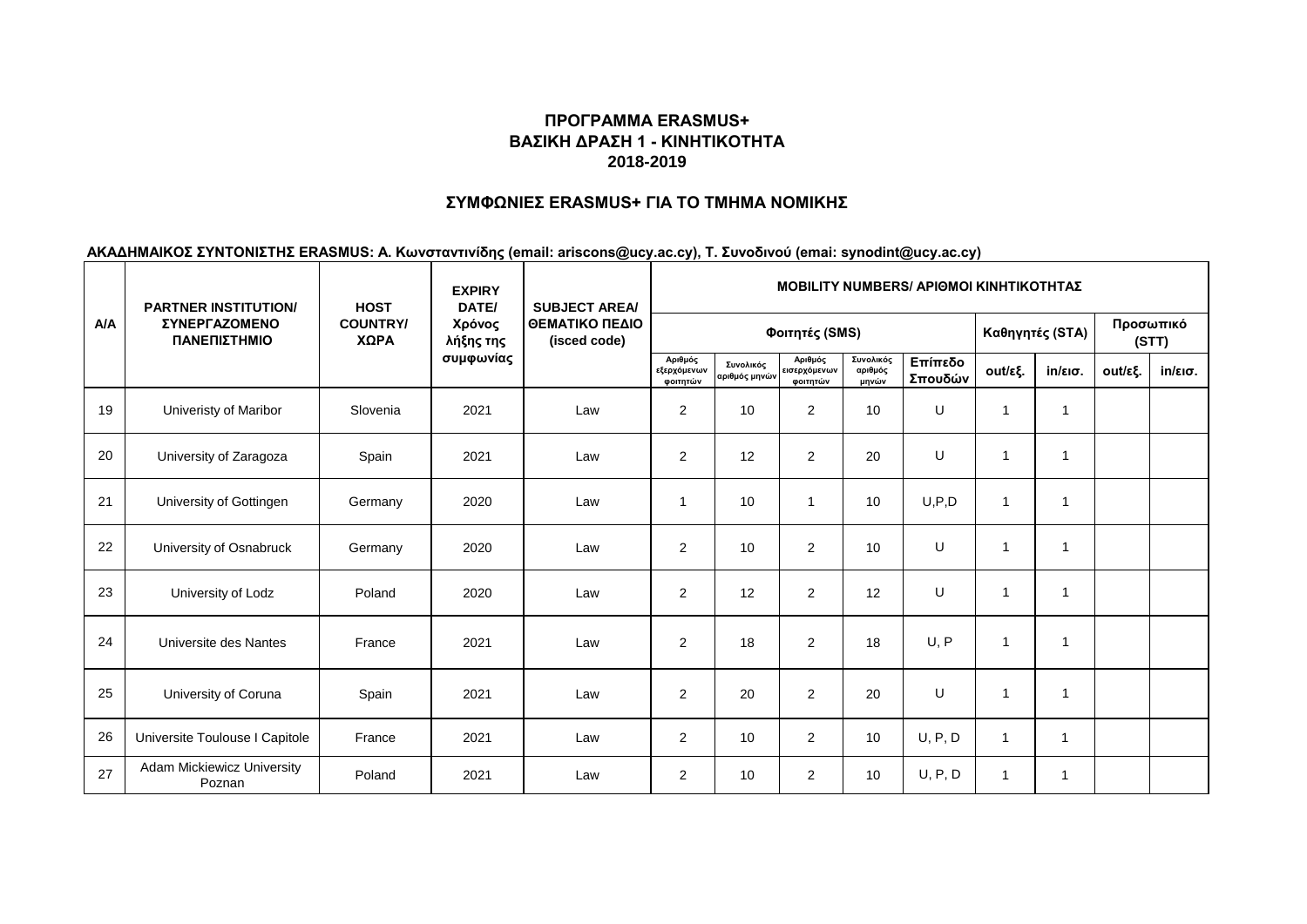### **ΣΥΜΦΩΝΙΕΣ ERASMUS+ ΓΙΑ ΤΟ ΤΜΗΜΑ ΝΟΜΙΚΗΣ**

|            | <b>PARTNER INSTITUTION/</b>                             | <b>HOST</b>             | <b>EXPIRY</b><br>DATE/           | <b>SUBJECT AREA/</b><br>ΘΕΜΑΤΙΚΟ ΠΕΔΙΟ<br>(isced code) | <b>ΜΟΒΙLITY NUMBERS/ ΑΡΙΘΜΟΙ ΚΙΝΗΤΙΚΟΤΗΤΑΣ</b> |                            |                                     |                               |                    |                |                   |         |                   |
|------------|---------------------------------------------------------|-------------------------|----------------------------------|--------------------------------------------------------|------------------------------------------------|----------------------------|-------------------------------------|-------------------------------|--------------------|----------------|-------------------|---------|-------------------|
| <b>A/A</b> | <b><i>ΣΥΝΕΡΓΑΖΟΜΕΝΟ</i></b><br>ΠΑΝΕΠΙΣΤΗΜΙΟ             | <b>COUNTRY/</b><br>ΧΩΡΑ | Χρόνος<br>λήξης της<br>συμφωνίας |                                                        |                                                |                            |                                     | Καθηγητές (STA)               | Προσωπικό<br>(STT) |                |                   |         |                   |
|            |                                                         |                         |                                  |                                                        | Αριθμός<br>εξερχόμενων<br>φοιτητών             | Συνολικός<br>αριθμός μηνών | Αριθμός<br>εισερχόμενων<br>φοιτητών | Συνολικός<br>αριθμός<br>μηνών | Επίπεδο<br>Σπουδών | out/εξ.        | $in/\epsilon$ ισ. | out/εξ. | $in/\epsilon$ ισ. |
| 28         | University of Zagreb                                    | Croatia                 | 2021                             | Law                                                    | 2                                              | 20                         | $\overline{2}$                      | 20                            | U                  | 1              | $\mathbf 1$       |         |                   |
| 29         | University of Eastern Finland                           | Finland                 | 2021                             | Law                                                    | 2                                              | 20                         | $\overline{2}$                      | 20                            | U, P, D            | $\mathbf{1}$   | $\overline{1}$    |         |                   |
| 30         | University of Luxembourg                                | Luxembourg              | 2020                             | Law                                                    | $\overline{2}$                                 | 10 <sup>10</sup>           |                                     |                               | U                  | $\mathbf{1}$   | $\mathbf{1}$      |         |                   |
| 31         | Pázmány Péter Catholic<br>University                    | Hungary                 | 2020                             | Law                                                    | 2                                              | 20                         | 2                                   | 20                            | U                  | $\mathbf{1}$   | $\overline{1}$    |         |                   |
| 32         | Newcastle University                                    | <b>UK</b>               | 2020                             | Law                                                    |                                                |                            |                                     |                               |                    | $\mathbf{1}$   | 1                 |         |                   |
| 33         | Universidade Nova De Lisboa                             | Portugal                | 2021                             | Law                                                    | $\overline{2}$                                 | 10                         | 2                                   | 10                            | U,P                | $\overline{2}$ | $\overline{2}$    |         |                   |
| 34         | University of Szeged                                    | Hungary                 | 2020                             | Law                                                    | 2                                              | 10                         | 2                                   | 10                            | U,P                | $\mathbf{1}$   | $\overline{1}$    |         |                   |
| 35         | Josip Juraj Strossmayer<br>University of Osijek - UNIOS | Croatia                 | 2021                             | Law                                                    | $\overline{2}$                                 | 10 <sup>10</sup>           | 2                                   | 10                            | U, P               | $\mathbf{1}$   | $\overline{1}$    |         |                   |
| 36         | University of Catania                                   | Italy                   | 2020                             | Law                                                    | $\overline{2}$                                 | 12                         | 2                                   | 12                            | U                  | $\mathbf{1}$   | $\overline{1}$    |         |                   |